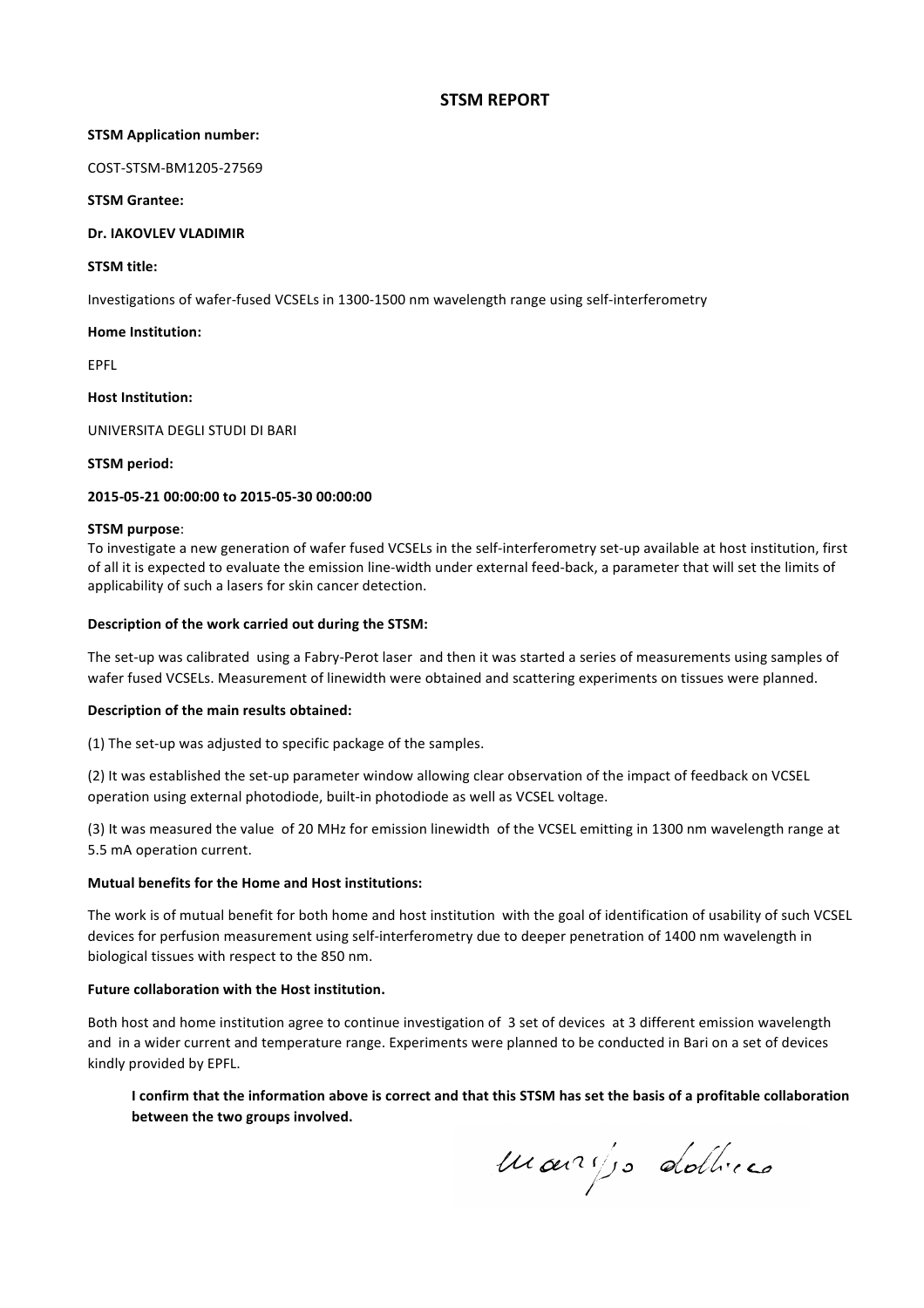# **LASER LINEWIDTH MEASUREMENTS OF A NIR VCSEL**

Self-mixing in semiconductor lasers occurs when a portion of the light emitted is back reflected by an external target into the laser cavity. The laser mode oscillating in cavity laser field interacts coherently with the laser beam back-reflected and originates variation in the laser parameters as the emitted laser power, junction voltage, laser threshold and lasing frequency. These detection scheme has several advantages including sensitivity to the phase and power of the interferometric signal, a high signal to noise ratio due to the coherent scheme detection and , by revealing the voltage variation across laser terminal, the laser can be both source and detector.

In a self-mixing interferometer the saw-tooth like fringe period corresponds to a target displacement of  $\lambda_{\text{QCD}}$  /2 and any fast switching is generated each time the interferometric phase in the external cavity was varied by 2π. Due to the frequency fluctuation of the laser output, the phase of the interferometric electrical field changes with time randomly and the measurement of the phase noise allows to estimate the laser linewidth. Because of the phase noise the switching time corresponding to consecutive acquisition by the oscilloscope of the same fringe changes, revealing a fluctuation Δt as shown in Figure1(a). Therefore the phase noise can be estimated by acquiring with the oscilloscope a histogram of the period of a specific interferometric fringe. The statistical distribution of the fringe period can be analysed by a Gaussian fit (Figure 1(b)). The mean value and the standard deviation, corresponding to the fringe period and the root mean square of the switching time respectively, allow to estimate the root mean square (RMS) of the phase noise. The laser linewidth is estimated by the slope of the linear fit of the RMS phase noise as a function of the target distance from the laser according to the method descripted in the reference<sup>1</sup>. Figure2 shows the experimental layout, where the external cavity is closed by a remote target on a piezoelectric actuator. The laser was a VCSEL emitting at 1310nm and the interferometric signal was revealed using an external photodiode. The modulation of the emitted laser power is shown in Figure3.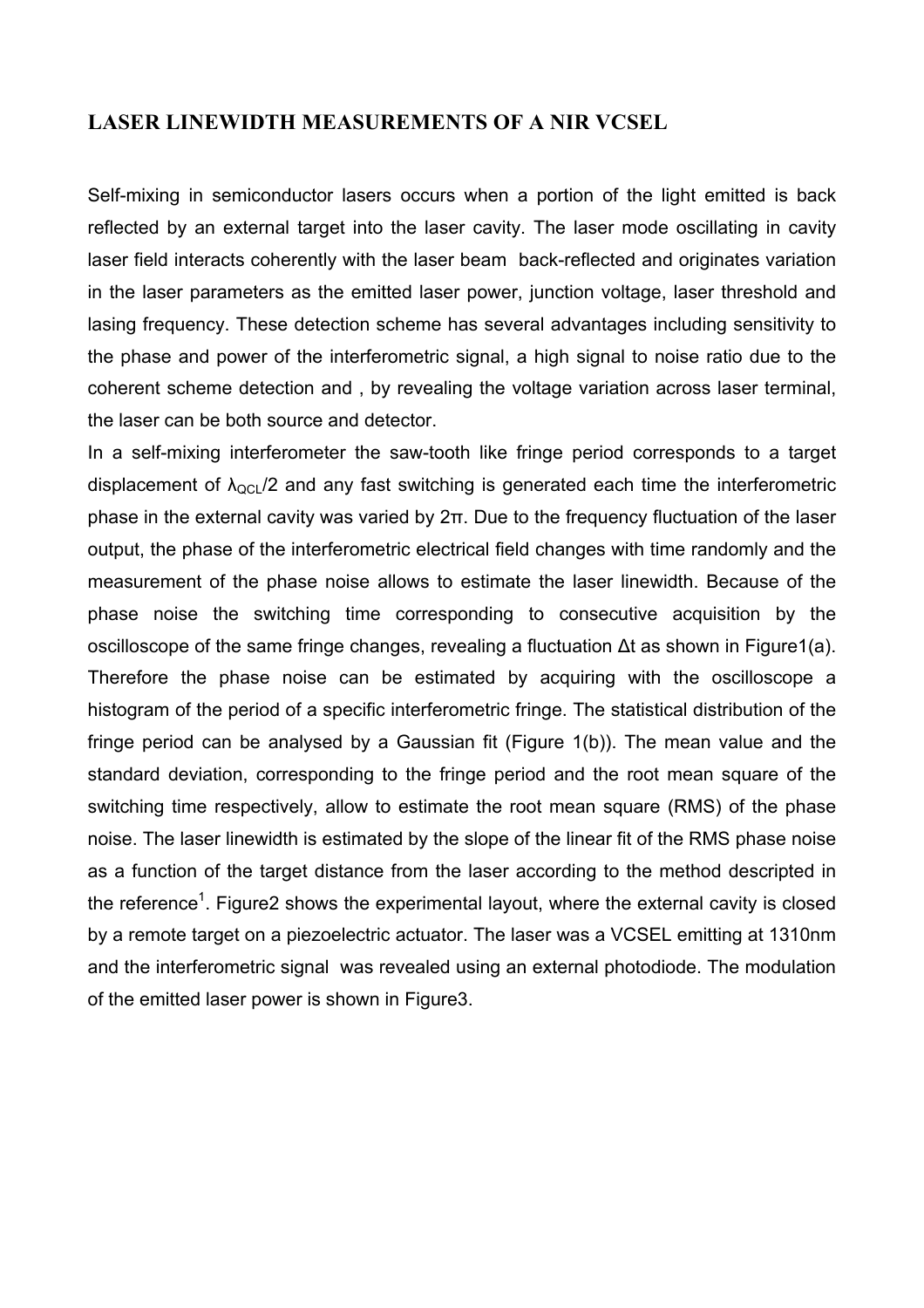

Figure 1: (a) A representative self-mixing waveform saw-tooth at moderate strength of the optical feedback. Below the enlargement of the central fringe corresponding to the linear range of the sinusoidal displacement of the target. The blu trace is the sinusoidal displacement of the target. (b)The period of the fixed fringe is acquired at least 500 times to obtain the histogram of the period analysed by a Gaussian fit.



Figure 2: experimental set-up representing the self-mixing interferometer to measure the laser linewidth.



Figure 3: self-mixing signal by external photodiode.

First of all the set-up was calibrated by measuring the linewidth of a Fabry-Perot diode laser emitting at 1500nm. Then the source has been replaced by a VCSEL emitting at 1310nm. Figure 4 shows the L-I curve of the VCSEL in the range from the current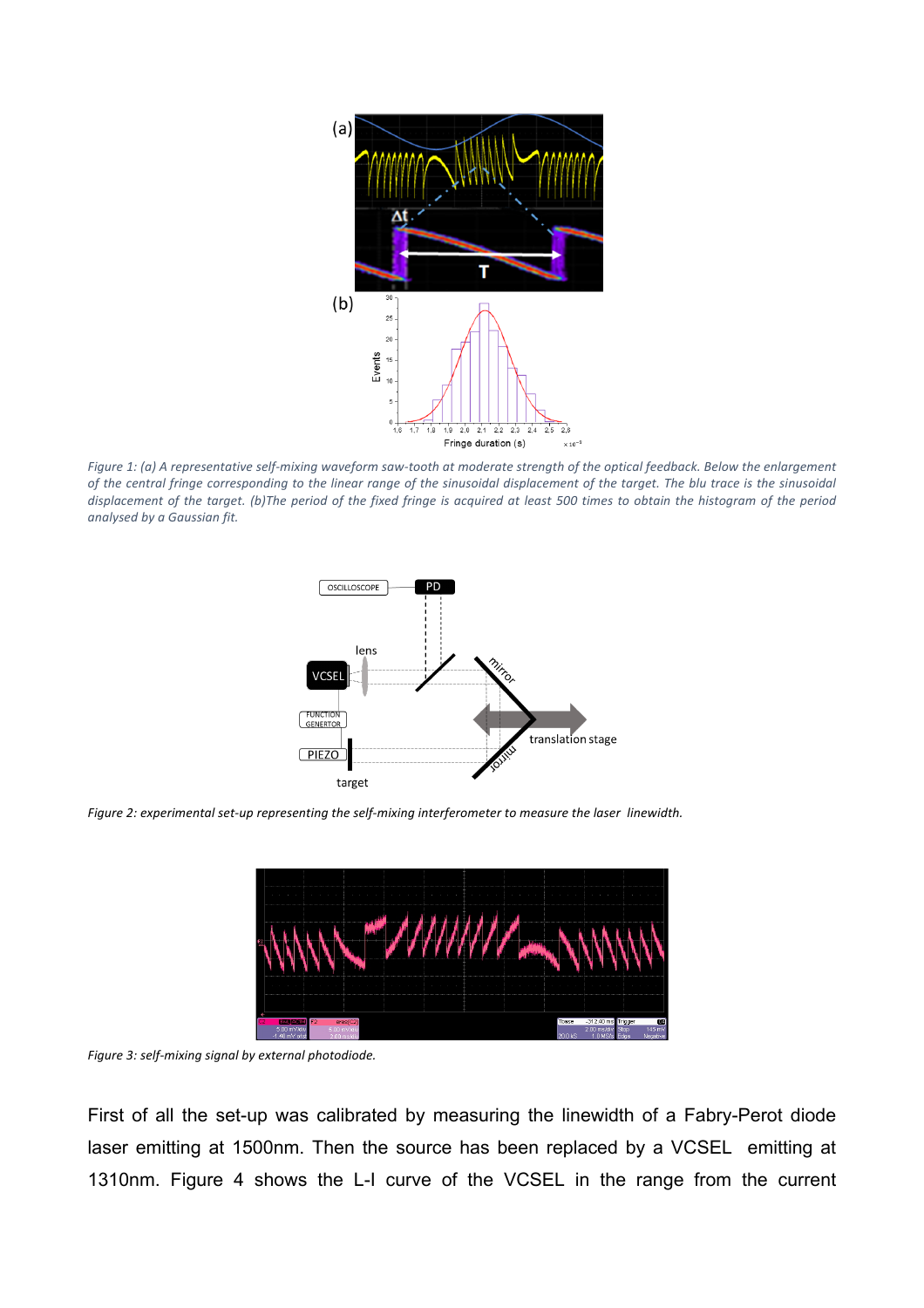threshold to 12mA. The characteristic curve was acquired also by polarizing the laser beam along two orthogonal direction.



Figure 4: L-I curve of the VCSEL emitting at 1310nm. The blu curve is the power emitted from the unpolarised lase. The black one and the red one represent the power from the polarized beam along the two orthogonal direction.

The phase noise was calculated by acquiring the fringe period corresponding to different length of the external cavity when the target position is varied from 0,5m to 1,1m.



Figure 5: RMS phase noise dependence on the target distance: the laser linewidth was estimated from the slope of the fitted curve. The drive current was 5.5mA.